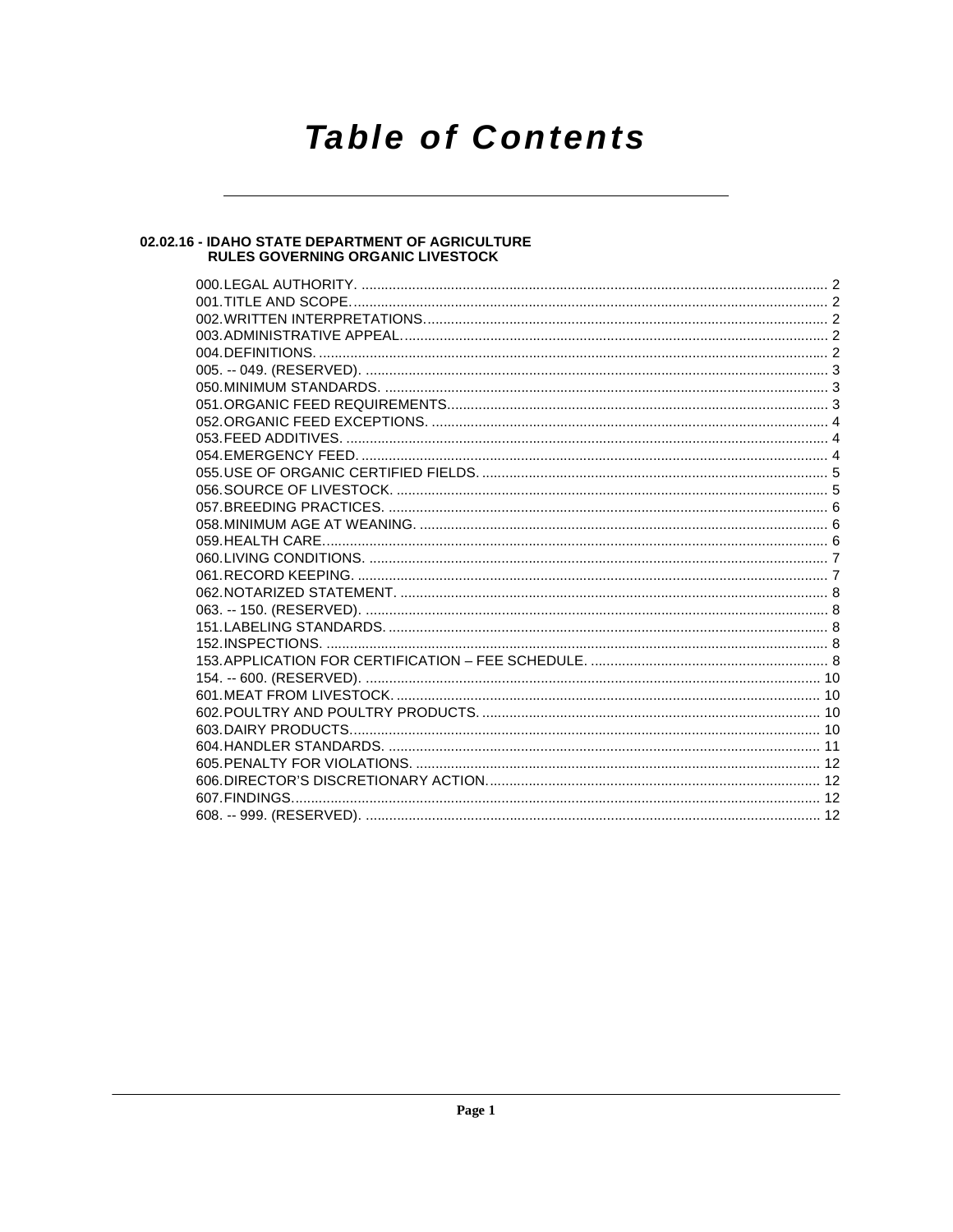### **IDAPA 02 TITLE 02 Chapter 16**

### **02.02.16 - IDAHO STATE DEPARTMENT OF AGRICULTURE RULES GOVERNING ORGANIC LIVESTOCK**

### <span id="page-1-1"></span><span id="page-1-0"></span>**000. LEGAL AUTHORITY.**

This chapter is adopted under the legal authority of Section 22-1103, (11), Idaho Code. (3-30-01)

### <span id="page-1-2"></span>**001. TITLE AND SCOPE.**

**01.** Title. The title of this chapter is IDAPA 02.02.16, "Idaho State Department of Agriculture Rules (3-30-01) Governing Organic Livestock".

**02. Scope**. To provide minimum standards and certification requirements for producers and handlers of organic animal products including meat, dairy and eggs pursuant to Title 22, Chapter 11, Idaho Code. (3-30-01)

### <span id="page-1-3"></span>**002. WRITTEN INTERPRETATIONS.**

There are no written interpretations. (3-30-01)

### <span id="page-1-4"></span>**003. ADMINISTRATIVE APPEAL.**

Section 22-1108, Idaho Code, provides for an appeal process pursuant to Title 67, Chapter 52, Idaho Code. (3-30-01)

### <span id="page-1-8"></span><span id="page-1-5"></span>**004. DEFINITIONS.**

<span id="page-1-6"></span>**01. Adequate Mobility**. Means an animal shall have enough room to get up, lie down, turn around, groom, and stretch its limbs. (3-30-01)

**02. Approved**. Means any material or practice that meets the required criteria or standards for use in the production of organic animal products. (3-30-01)

<span id="page-1-7"></span>**03. Aquaculture**. Means husbandry of fish and aquatic animals. (3-30-01)

<span id="page-1-9"></span>**04. Department**. Means the Idaho State Department of Agriculture (ISDA). (3-30-01)

**05.** Director. Means the director of the Idaho State Department of Agriculture or the director's designee. (3-30-01) designee. (3-30-01)

**06. Feed**. Means all edible materials that are consumed by livestock, poultry, fish and aquatic animals including but not limited to concentrates, (grains, oilseed meals, fats and oils, vitamins and minerals) and forages, (hay, straw, stover, silage, cobs, husks, hulls, pasture plants). The term "feed" encompasses all edible agricultural commodities, including crops in pasture that are ingested by livestock for nutritional purposes. (3-30-0 commodities, including crops in pasture that are ingested by livestock for nutritional purposes.

<span id="page-1-10"></span>**07. Feed Additives**. Means a substance or combination of substances added to feed or offered on freechoice basis for consumption by livestock to fulfill specific nutritional or physiological needs, (e.g. minerals, amino acids and vitamins). (3-30-01)

<span id="page-1-11"></span>**08.** Fertile. Means any poultry product that is a product of an animal that is in a flock of at least one (1) rooster per twenty (20) hens, and that incubating the eggs at a hatchery results in at least eighty percent (80%) of the eggs being fertile. (3-30-01)

**09. Food Product**. Means all agricultural, horticultural, viticultural and vegetable products of the soil, apiary and apiary products, poultry and poultry products, livestock and livestock products, milk and dairy products and aquaculture products. (3-30-01)

<span id="page-1-13"></span><span id="page-1-12"></span>**10. Handler**. Means any person or organization who processes, packages, transports or stores organic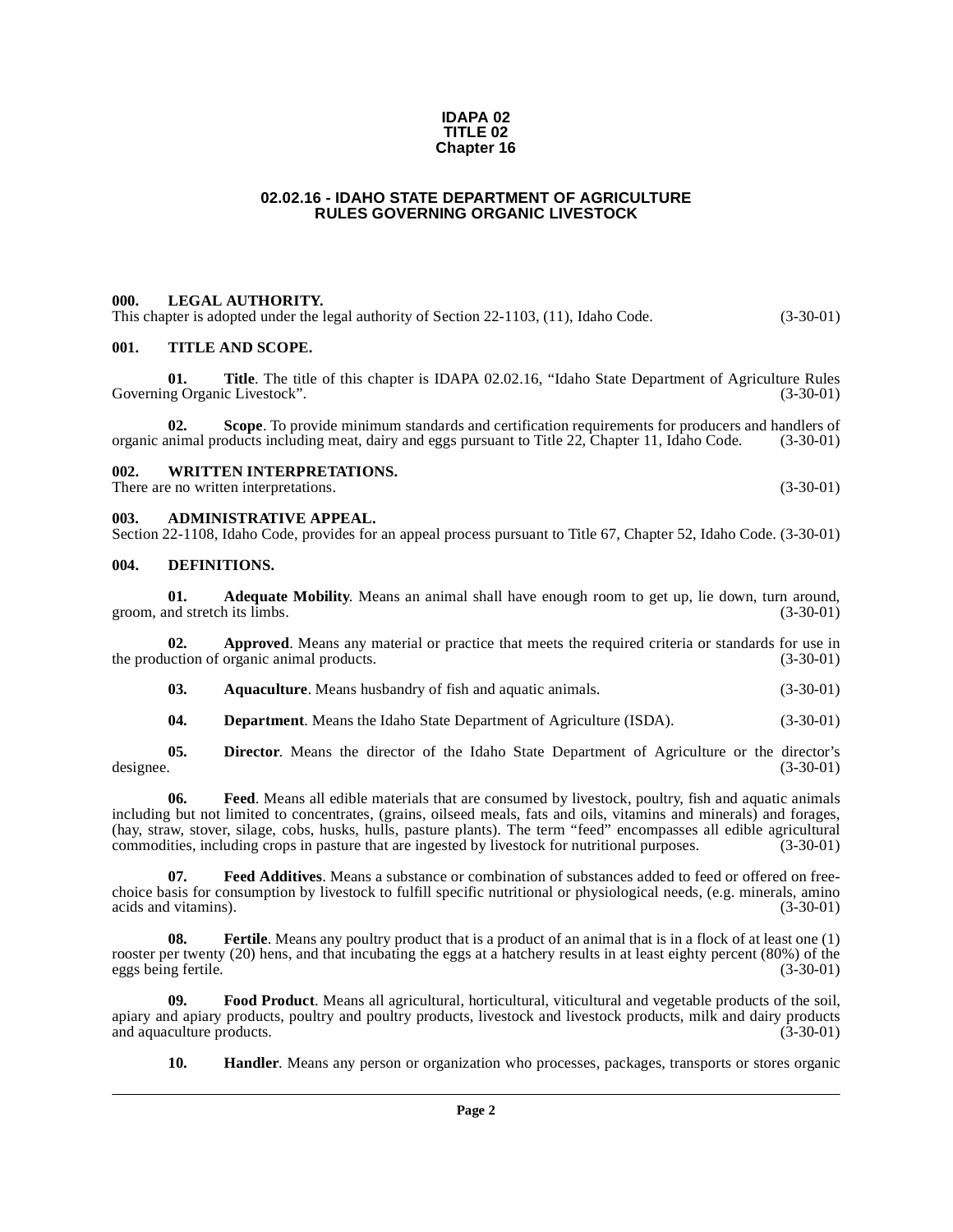or nonorganic animal product. (3-30-01)

<span id="page-2-7"></span><span id="page-2-6"></span>**11. Lamb**. Means a young sheep that has not reached one (1) year of age.  $(3-30-01)$ 

**12. Livestock**. Means the following animals: cattle, swine, sheep, goats, ratites, domestic cervidae, bison, poultry and aquatic animals. (3-30-01)

**13. Material**. Means any substance or mixture of substances that is used internally or externally in the production of animals or animal products. (3-30-01)

<span id="page-2-9"></span>**14. Organic Animal Product**. Means livestock products that meet or exceed the organic standards and certification requirements contained in this rule and are labeled and offered for sale with the word organic or any derivative of organic.

<span id="page-2-10"></span>**15. Organic Feed**. Means feed grown, produced, processed and handled in accordance with the Organic Food Products Act, Title 22, Chapter 11, Idaho Code, or other recognized organic certification agencies.<br>Approved feed additives may be added to organic feed. (3-30-01) Approved feed additives may be added to organic feed.

<span id="page-2-12"></span>**16. Organic Livestock Producer**. Means any person, firm or organization that produces, processes, handles or imports, with the purpose of subsequently marketing agricultural products referred to as organic or<br>(3-30-01) (3-30-01) organically grown.

<span id="page-2-13"></span>**17. Organic Pasture Or Range**. Means ground covered with vegetation that is suitable for grazing and has been managed in accordance with the Organic Food Products Act, Title 22, Chapter 11, Idaho Code, for at least  $thirty-six (36) months.$  (3-30-01)

**18. Preferred**. Means to choose one (1) above another. The ISDA recommends that organic producers fied organic products when available. (3-30-01) use certified organic products when available.

**19. Prohibited**. Means any material or practice that is disallowed by this rule for the production of ivestock products. (3-30-01) organic livestock products.

### <span id="page-2-0"></span>**005. -- 049. (RESERVED).**

### <span id="page-2-8"></span><span id="page-2-1"></span>**050. MINIMUM STANDARDS.**

The minimum standards qualifying livestock and livestock products, poultry and poultry products, milk and dairy products. and aquaculture products to be labeled as organic are listed in Section 051 through 061. (3-30-01) products, and aquaculture products to be labeled as organic are listed in Section 051 through 061.

### <span id="page-2-2"></span>**051. ORGANIC FEED REQUIREMENTS.**

<span id="page-2-16"></span><span id="page-2-15"></span><span id="page-2-11"></span><span id="page-2-4"></span>**01. Slaughter Stock**. One hundred percent (100%) organic from birth to slaughter. (3-30-01)

**02. Breeder Stock**. One hundred percent (100%) organic from the time it arrives on the organic farm, nan last third of gestation. (3-30-01) no less than last third of gestation.

**03. Replacement Dairy Stock**. Shall be fed one hundred percent (100%) organic feed from the time it arrives on an organic farm. A replacement cow shall maintain an organic status for a minimum of twelve (12) months prior to the milk being sold as organic. (3-30-01)

<span id="page-2-14"></span>**04. Poultry Stock**. Shall be fed one hundred percent (100%) organic feed after one-day old for either egg production. (3-30-01) meat or egg production.

**05.** Aquaculture. Shall be fed organic feed from the time the aquatic animal is brought onto an organic (3-30-01) operation. (3-30-01)

<span id="page-2-5"></span><span id="page-2-3"></span>**06. Fish**. Shall be fed organic feed for a minimum of six (6) months. (3-30-01)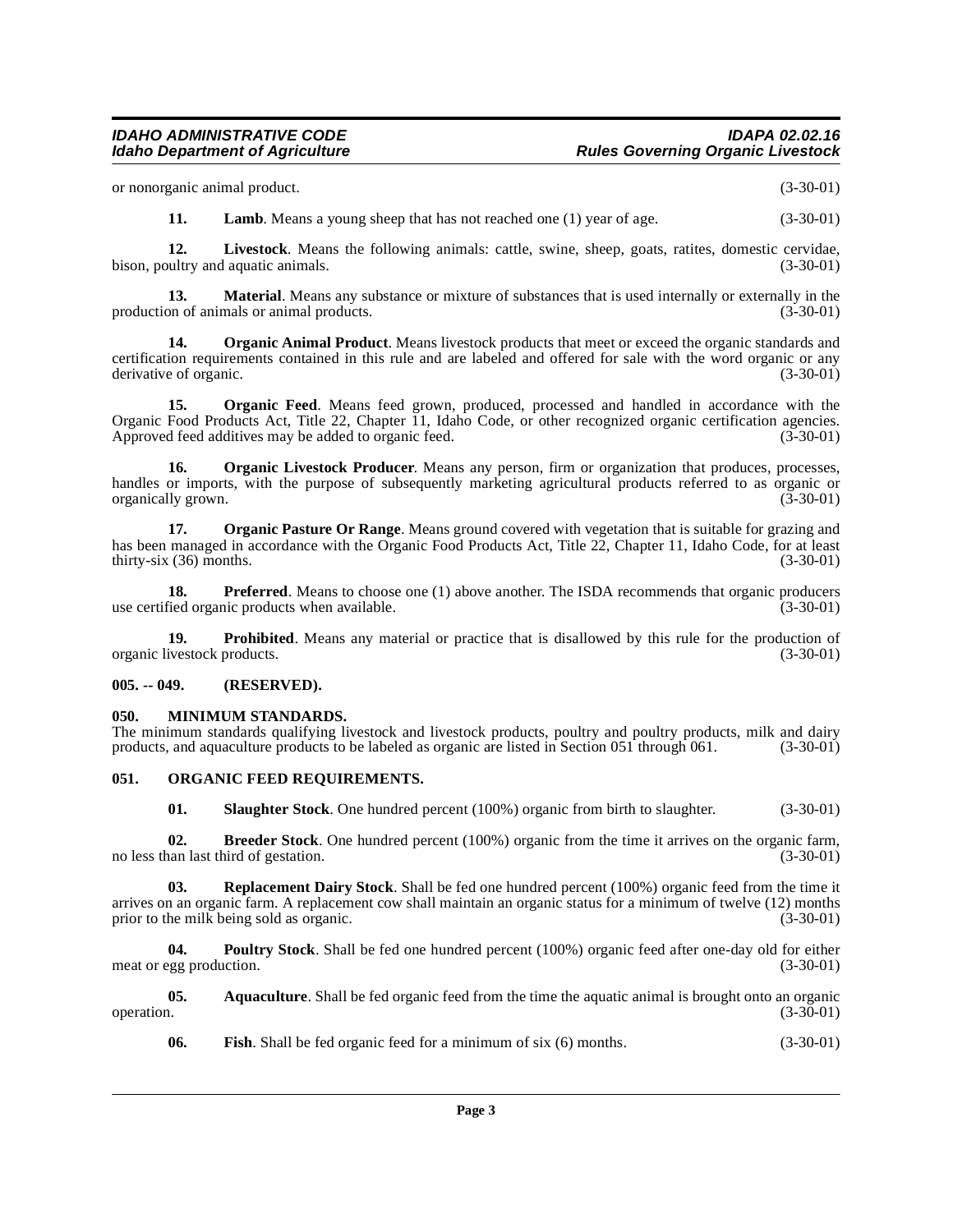<span id="page-3-23"></span><span id="page-3-20"></span><span id="page-3-16"></span><span id="page-3-15"></span><span id="page-3-14"></span><span id="page-3-9"></span><span id="page-3-8"></span><span id="page-3-6"></span><span id="page-3-3"></span><span id="page-3-1"></span><span id="page-3-0"></span>

|      | 07.<br>prior to shearing.  | <b>Fiber Stock</b> . Shall be fed one hundred percent $(100\%)$ organic feed for at least twelve $(12)$ months                            | $(3-30-01)$ |
|------|----------------------------|-------------------------------------------------------------------------------------------------------------------------------------------|-------------|
| 052. | ORGANIC FEED EXCEPTIONS.   |                                                                                                                                           |             |
|      | 01.                        | Whole Milk. Approved for young animals, organic preferred.                                                                                | $(3-30-01)$ |
|      | 02.                        | Colostrum. Approved for young animals, organic preferred.                                                                                 | $(3-30-01)$ |
|      | 03.                        | Milk Replacer. Non-medicated, organic preferred for young animals.                                                                        | $(3-30-01)$ |
|      | 04.                        | Additional Exceptions. Are addressed in the Emergency Feed Section 054.                                                                   | $(3-30-01)$ |
| 053. |                            | <b>FEED ADDITIVES.</b>                                                                                                                    |             |
|      | 01.                        | Natural Additives. Are allowed unless specifically prohibited in the most recent Organic Material<br>Review Institute (OMRI) publication. | $(3-30-01)$ |
|      | 02.<br>allowed synthetics. | Synthetic Additives. Are allowed if on the National Organic Standard Board (NOSB) list of                                                 | $(3-30-01)$ |
|      | 03.                        | Hormones. Are prohibited.                                                                                                                 | $(3-30-01)$ |
|      | 04.                        | Antibiotics. Are prohibited.                                                                                                              | $(3-30-01)$ |
|      | 05.                        | Growth Promoters. Are prohibited.                                                                                                         | $(3-30-01)$ |
|      | 06.                        | Plastic Pellets. Are prohibited.                                                                                                          | $(3-30-01)$ |
|      | 07.                        | Manure Re-Feeding. Is prohibited.                                                                                                         | $(3-30-01)$ |
|      | 08.                        | Animal By-Products. Are prohibited except for organic by-products used in aquaculture.                                                    | $(3-30-01)$ |
|      | 09.                        | Fish And Fish By-Products. Are allowed.                                                                                                   | $(3-30-01)$ |
|      | 10.                        | Urea. Is prohibited.                                                                                                                      | $(3-30-01)$ |
|      | 11.                        | Synthetic Vitamins And Minerals. Shall be allowed, but natural sources preferred.                                                         | $(3-30-01)$ |
|      | 12.                        | Genetically Modified Products. Are prohibited.                                                                                            | $(3-30-01)$ |
|      | 13.                        | Solvent Extracted Meals. Are prohibited.                                                                                                  | $(3-30-01)$ |
|      | 14.                        | Certified Organic Fats, Oils, Minerals, And Micronutrients. Are allowed.                                                                  | $(3-30-01)$ |

### <span id="page-3-22"></span><span id="page-3-21"></span><span id="page-3-19"></span><span id="page-3-17"></span><span id="page-3-13"></span><span id="page-3-12"></span><span id="page-3-11"></span><span id="page-3-10"></span><span id="page-3-7"></span><span id="page-3-5"></span><span id="page-3-4"></span><span id="page-3-2"></span>**054. EMERGENCY FEED.**

In organic feed shortages which result from weather conditions, road closures, crop failures or other emergency conditions, the organic livestock producer may feed non-organic feed to livestock for a limited period, provided that the organic feed shortage is temporary and unforeseen due to emergency conditions beyond the producer's control and: (3-30-01) and: (3-30-01)

**01. Prioritization To Locate Organically Grown Feed**. The organic livestock producer shall make every reasonable effort and maintain a record of such effort to locate organically grown feed, using the following prioritization: (3-30-01) prioritization:

<span id="page-3-18"></span>

|  | Certified organic feed. | $(3-30-01)$ |
|--|-------------------------|-------------|
|--|-------------------------|-------------|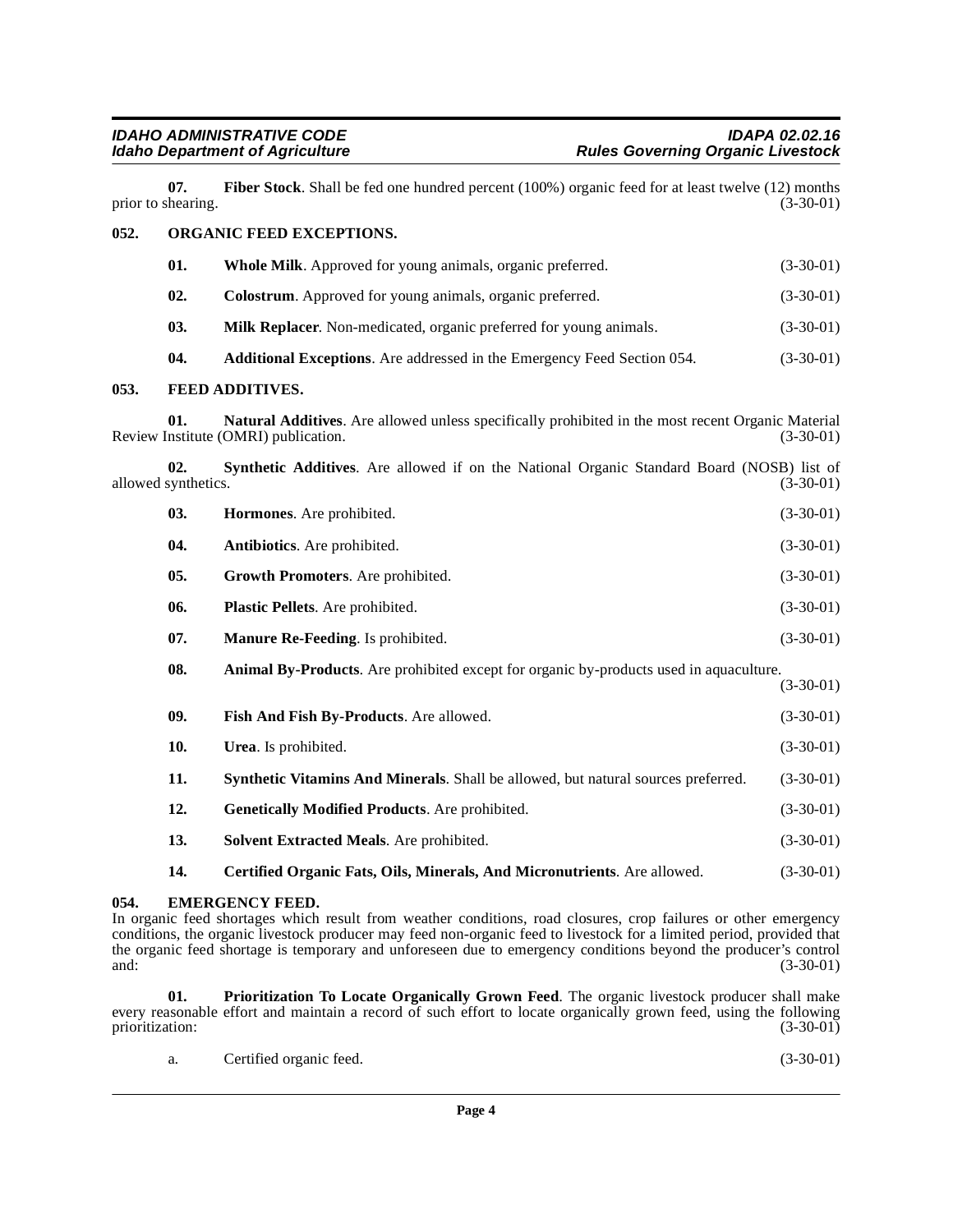| year. | b.  | Feed from farms under transition to organic status for less than three $(3)$ years but more than one $(1)$<br>$(3-30-01)$ |             |
|-------|-----|---------------------------------------------------------------------------------------------------------------------------|-------------|
|       | c.  | Feed from farms under transition to organic status for one (1) year or less.                                              | $(3-30-01)$ |
|       | d.  | Non-certified organic feed.                                                                                               | $(3-30-01)$ |
|       | e.  | Conventional feed.                                                                                                        | $(3-30-01)$ |
| feed. | 02. | <b>Notification</b> . The organic livestock producer shall notify the ISDA before using the non-organic                   | $(3-30-01)$ |

<span id="page-4-7"></span><span id="page-4-5"></span>**03.** Verification. The ISDA shall verify the emergency conditions. (3-30-01)

**04. Review By ISDA**. The ISDA shall review to determine a maximum time period during which second year transitional organic feed, first year transitional organic feed or conventional feed may be used. (3-30-01)

**05. Nonrepresentation**. The livestock producer shall not represent meat, egg, and dairy products as organic animal products during the period the animals are not fed certified organic feed plus an extended period of ninety (90) days. (3-30-01) ninety  $(90)$  days.

### <span id="page-4-10"></span><span id="page-4-0"></span>**055. USE OF ORGANIC CERTIFIED FIELDS.**

Livestock or animal products shall not be labeled "organic" until the farm's pastures have been managed, using organic methods for at least thirty-six (36) months prior to the production of the animal products and to which organic certification has been granted.

### <span id="page-4-1"></span>**056. SOURCE OF LIVESTOCK.**

<span id="page-4-9"></span><span id="page-4-8"></span><span id="page-4-4"></span><span id="page-4-3"></span>**01. Slaughter Stock**. Shall be from a certified organic breeder. (3-30-01)

**02.** Breeder Stock. Shall be from any source but shall be organic the last third of gestation period. To stock as organic, the stock shall meet organic standards for a minimum of one (1) year. (3-30-01) sell such stock as organic, the stock shall meet organic standards for a minimum of one (1) year.

**03. Dairy Stock**. Dairy animals brought into organic dairy operations shall be managed using organic practices as soon as they are brought into an organic production system. ISDA makes a one-time exception to this requirement to allow producers who are transitioning their existing dairy herd to organic practices to continue to feed non-organic grain during a portion of the transition period. See Subsection 056.03.b. (3-30-01)

Bringing non-organic replacement stock into existing organic dairies. Milk sold as "organically produced" shall be from animals which have been under organic production methods for not less than the twelve (12) month period immediately preceding the sale of the milk from such stock. (3-30-01)

b. Bringing a non-organic start-up herd into organic production as part of the transition of the entire dairy operation to organic methods. In recognition of the financial difficulties associated with the increased expense of feeding organic grain during the transition period when producers are not yet receiving the premium price for organic milk, ISDA allows producers who are transitioning their start-up herds to continue to feed non-organic grain for a portion of the transition period of the dairy operation. For start-up herds, milk sold as "organically produced" must be from animals which have been under organic production methods for not less than the twelve (12) month period immediately preceding the sale of the milk from such stock. The single exception to the requirement for the use of organic production methods relates to the animals' feed. During the first nine (9) months of this period, only eighty percent (80%) of the start-up herd's daily ration must be from organic sources. During the last three (3) months before the sale of organic milk, the animals must receive one hundred percent (100%) organic feed. (3-30-01)

- <span id="page-4-6"></span>**04. Poultry Stock**. Any one (1) day old stock. Organic preferred. (3-30-01)
- <span id="page-4-2"></span>**05.** Aquaculture. Any source at youngest stage available. Organic preferred.  $(3-30-01)$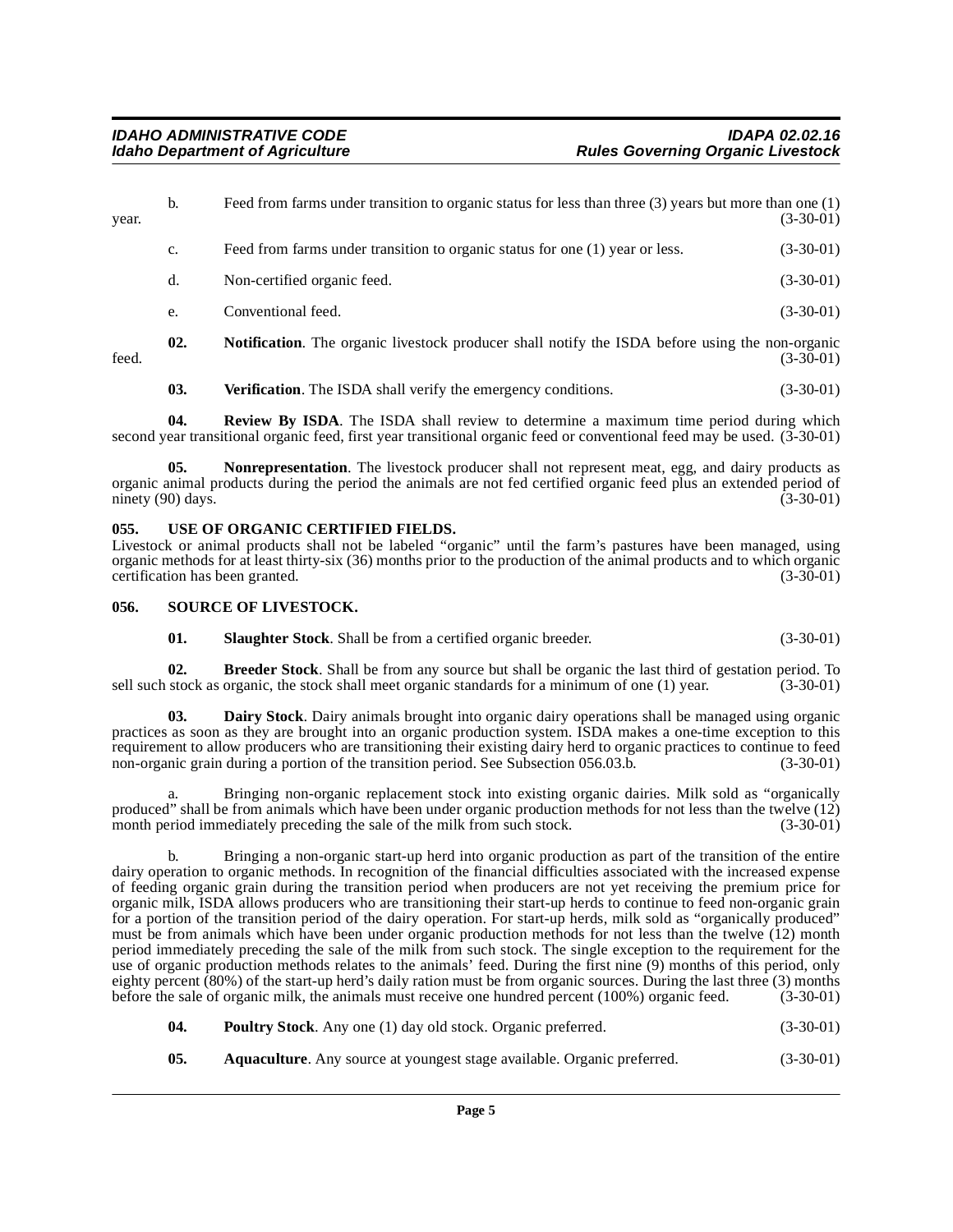<span id="page-5-19"></span><span id="page-5-18"></span><span id="page-5-12"></span><span id="page-5-10"></span><span id="page-5-9"></span><span id="page-5-7"></span><span id="page-5-5"></span><span id="page-5-4"></span><span id="page-5-1"></span><span id="page-5-0"></span>

|      | 06.                        | Fiber Stock. Any source. Organic preferred.                                                                                                                                                                    | $(3-30-01)$ |
|------|----------------------------|----------------------------------------------------------------------------------------------------------------------------------------------------------------------------------------------------------------|-------------|
| 057. | <b>BREEDING PRACTICES.</b> |                                                                                                                                                                                                                |             |
|      | 01.                        | Natural Service And Artificial Insemination. Is allowed.                                                                                                                                                       | $(3-30-01)$ |
|      | 02.                        | Embryo Transplants. Are prohibited.                                                                                                                                                                            | $(3-30-01)$ |
|      | 03.                        | <b>Genetically Modified Breeds.</b> Are prohibited.                                                                                                                                                            | $(3-30-01)$ |
| 058. |                            | MINIMUM AGE AT WEANING.                                                                                                                                                                                        |             |
|      | 01.                        | <b>Beef Calves.</b> Three (3) months.                                                                                                                                                                          | $(3-30-01)$ |
|      | 02.                        | <b>Dairy Calves.</b> Twelve (12) to twenty-four (24) hours with whole milk or non-medicated milk<br>replacer for three (3) months.                                                                             | $(3-30-01)$ |
|      | 03.                        | <b>Lambs/Kids.</b> Two $(2)$ months or forty $(40)$ pounds.                                                                                                                                                    | $(3-30-01)$ |
|      | 04.                        | <b>Piglet.</b> Four (4) weeks.                                                                                                                                                                                 | $(3-30-01)$ |
| 059. |                            | <b>HEALTH CARE.</b>                                                                                                                                                                                            |             |
|      | 01.                        | Withholding Treatment. Withholding treatment which could cause unnecessary suffering to an<br>animal in order to maintain organic certification shall be grounds for de-certification of the entire operation. | $(3-30-01)$ |
|      | 02.                        | Vaccinations. Are allowed.                                                                                                                                                                                     | $(3-30-01)$ |

<span id="page-5-27"></span><span id="page-5-26"></span><span id="page-5-22"></span><span id="page-5-17"></span><span id="page-5-16"></span><span id="page-5-14"></span><span id="page-5-13"></span><span id="page-5-3"></span><span id="page-5-2"></span>

| 03. | <b>Growth Promoters.</b> Are prohibited. | $(3-30-01)$ |
|-----|------------------------------------------|-------------|
| 04. | <b>Hormones.</b> Are prohibited.         | $(3-30-01)$ |
| 05. | <b>Antibiotics.</b> Are prohibited.      | $(3-30-01)$ |

**06. Parasiticides**. Natural pest control materials are allowed. Synthetic parasiticides are restricted and routine use of internal parasiticdes is prohibited. (3-30-01)

<span id="page-5-25"></span><span id="page-5-24"></span><span id="page-5-23"></span><span id="page-5-21"></span><span id="page-5-20"></span><span id="page-5-15"></span><span id="page-5-11"></span><span id="page-5-8"></span><span id="page-5-6"></span>

| 07.        | <b>Synthetic Medication.</b> Aspirin allowed to reduce inflammation. Iodine allowed. | $(3-30-01)$ |
|------------|--------------------------------------------------------------------------------------|-------------|
| 08.        | <b>Forced Molting.</b> Is prohibited.                                                | $(3-30-01)$ |
| 09.        | <b>De-Horning.</b> Is allowed.                                                       | $(3-30-01)$ |
| <b>10.</b> | <b>Castration.</b> Is allowed.                                                       | $(3-30-01)$ |
| 11.        | <b>Hoof Trimming.</b> Is allowed.                                                    | $(3-30-01)$ |
| 12.        | <b>Tail Docking.</b> Is allowed for sheep only.                                      | $(3-30-01)$ |
| 13.        | <b>Branding.</b> Is allowed.                                                         | $(3-30-01)$ |
| 14.        | <b>Poultry.</b> Wing clipping allowed; caponization and de-beaking is prohibited.    | $(3-30-01)$ |
| 15.        | <b>Petroleum Oils For Pest Control.</b> Are prohibited.                              | $(3-30-01)$ |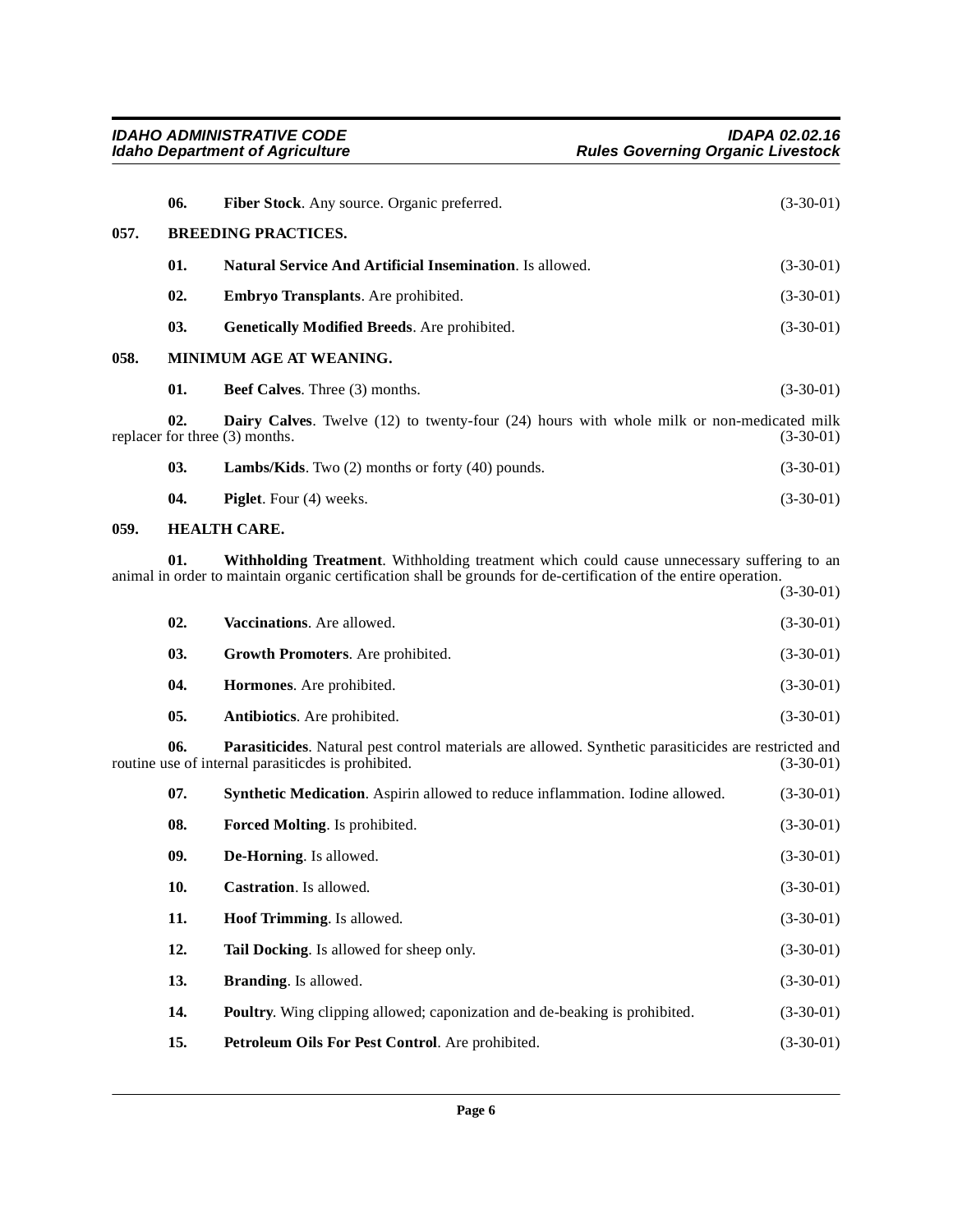# <span id="page-6-11"></span><span id="page-6-10"></span><span id="page-6-0"></span>**060. LIVING CONDITIONS.**

<span id="page-6-14"></span><span id="page-6-13"></span><span id="page-6-12"></span><span id="page-6-9"></span><span id="page-6-8"></span><span id="page-6-7"></span><span id="page-6-6"></span><span id="page-6-5"></span><span id="page-6-4"></span><span id="page-6-3"></span><span id="page-6-2"></span><span id="page-6-1"></span>

|             | 01. | Prohibited Practices. Organic livestock producers are prohibited from practices that are contrary<br>to humane treatment guidelines, good sanitation practices, and good animal health programs. | $(3-30-01)$ |
|-------------|-----|--------------------------------------------------------------------------------------------------------------------------------------------------------------------------------------------------|-------------|
|             | 02. | Fresh Air And Daylight. Pasture, corral, runway, or other exercise areas are required.                                                                                                           | $(3-30-01)$ |
|             | 03. | <b>Adequate Mobility.</b> Is required.                                                                                                                                                           | $(3-30-01)$ |
|             | 04. | Clean Water. Is required.                                                                                                                                                                        | $(3-30-01)$ |
|             | 05. | Clean, Dry Bedding. Is required; organic preferred.                                                                                                                                              | $(3-30-01)$ |
|             | 06. | Sanitation, Cleaning. Is required but no prohibited sanitation or cleaning materials allowed.                                                                                                    | $(3-30-01)$ |
| adhered to. | 07. | Manure And Waste Water Management. Is required. Applicable state or federal laws shall be                                                                                                        | $(3-30-01)$ |
|             | 08. | <b>Limited Confinement For:</b>                                                                                                                                                                  | $(3-30-01)$ |
|             | a   | Farrowing is allowed when appropriate in the production system.                                                                                                                                  | $(3-30-01)$ |
|             | b.  | Breeding is allowed when appropriate in the production system.                                                                                                                                   | $(3-30-01)$ |
|             | c.  | Health treatment is allowed when appropriate in the production system.                                                                                                                           | $(3-30-01)$ |
|             | d.  | Temporary feeding is allowed when appropriate in the production system.                                                                                                                          | $(3-30-01)$ |
|             | e.  | Stacked or battery cages are prohibited.                                                                                                                                                         | $(3-30-01)$ |
|             | f.  | Farrowing crates or boxes are allowed when appropriate in the production system.                                                                                                                 | $(3-30-01)$ |
|             | g.  | Chaining is prohibited.                                                                                                                                                                          | $(3-30-01)$ |
|             | h.  | Water (aquaculture) must meet current Environmental Protection Agency (EPA) and Division of<br>Environmental Quality (DEQ) standards for aquaculture and testing requirements.                   | $(3-30-01)$ |
| 061.        |     | <b>RECORD KEEPING.</b><br>All records shall be maintained for five (5) years.                                                                                                                    | $(3-30-01)$ |
|             | 01. | Source Of Stock. Is required.                                                                                                                                                                    | $(3-30-01)$ |
|             | 02. | Certification Records. Are required.                                                                                                                                                             | $(3-30-01)$ |
|             | 03. | <b>Identification System.</b> Is required.                                                                                                                                                       | $(3-30-01)$ |
|             | 04. | Sales Records Including Weight. Shall include weight when appropriate.                                                                                                                           | $(3-30-01)$ |
|             | 05. | Feed Sources, Certification. Are required.                                                                                                                                                       | $(3-30-01)$ |
|             | 06. | <b>Health Care Applications.</b>                                                                                                                                                                 | $(3-30-01)$ |
|             | a.  | Sources, labels are required.                                                                                                                                                                    | $(3-30-01)$ |
|             | b.  | Dates and rates applied are required.                                                                                                                                                            | $(3-30-01)$ |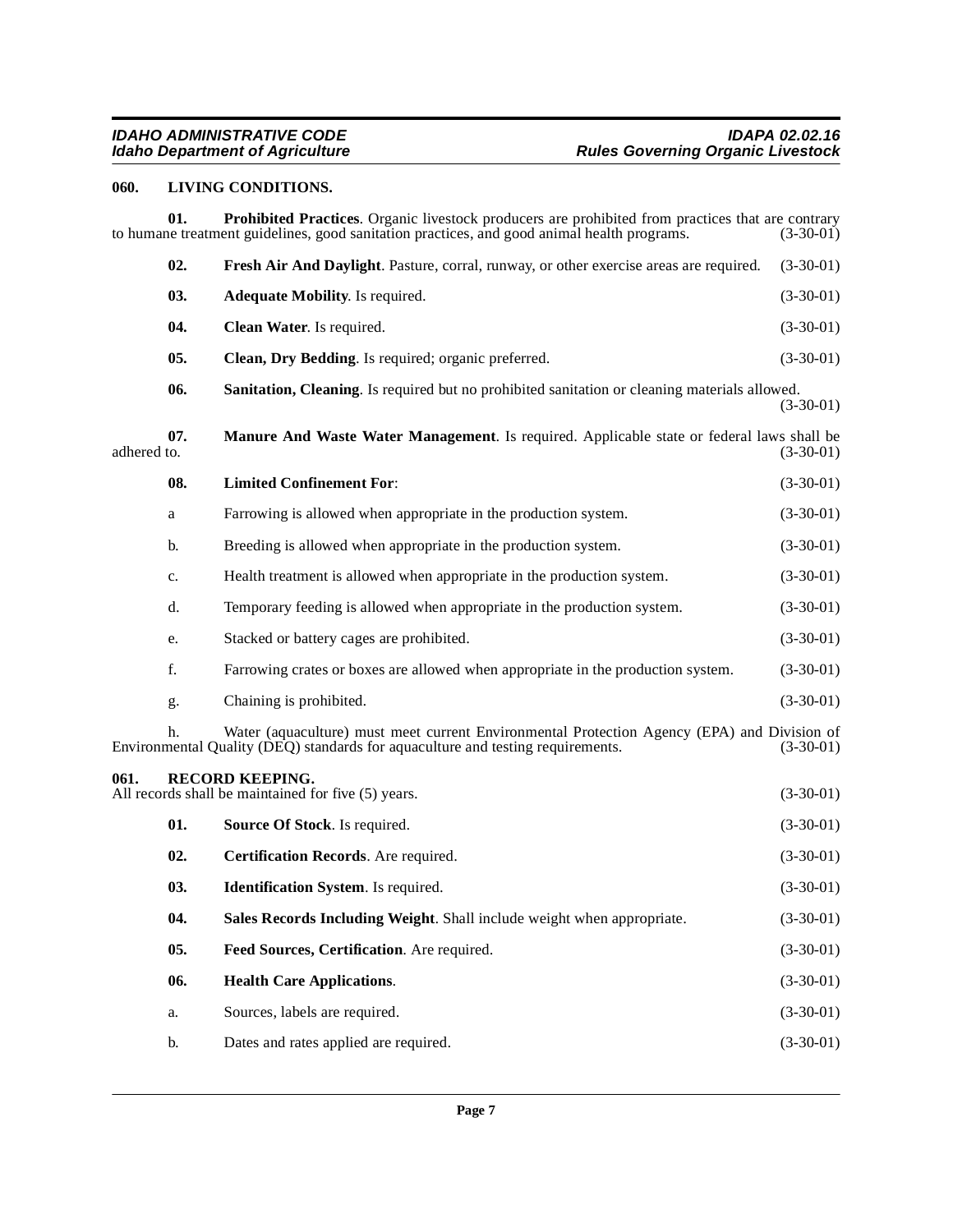# IDAHO ADMINISTRATIVE CODE<br>Idaho Department of Agriculture **Integrative Studies** Rules Governing Organic Livestock **Rules Governing Organic Livestock**

- c. Medical records are required. (3-30-01)
- <span id="page-7-12"></span>**07.** Weight Records. Are required, when appropriate. (3-30-01)

**08. Parallel Production**. Mixed production is discouraged on an ongoing basis because of the potential for confusion in the separation of categories. However, for an operation in transition to an organic status, accurate records shall be maintained to differentiate between the conventional and organic status. (3-30-01) records shall be maintained to differentiate between the conventional and organic status.

<span id="page-7-7"></span>

| 09.   | Dairy Records.                                          | $(3-30-01)$ |
|-------|---------------------------------------------------------|-------------|
| a.    | Milk production records are required.                   | $(3-30-01)$ |
| b.    | Date began organic feed is required.                    | $(3-30-01)$ |
| c.    | Date bred-calved are required.                          | $(3-30-01)$ |
| $d$ . | Begin/end of lactation is required.                     | $(3-30-01)$ |
| e.    | Dairy sanitation and milk quality records are required. | $(3-30-01)$ |
| f.    | Well water test is required.                            | $(3-30-01)$ |
|       |                                                         |             |

### <span id="page-7-11"></span><span id="page-7-0"></span>**062. NOTARIZED STATEMENT.**

The applicant for certification shall proved a notarized statement on forms prescribed by the director attesting to the truth of information furnished and adherence to the Idaho Organic Livestock Rules. (3-30-01)

### <span id="page-7-1"></span>**063. -- 150. (RESERVED).**

### <span id="page-7-10"></span><span id="page-7-2"></span>**151. LABELING STANDARDS.**

**01.** Identification. The name and address of the producer or handler shall be on the organic product (3-30-01) label. (3-30-01)

**02. Producer Number**. Organic livestock producers and transitional to organic livestock producers who make application to the certification program shall be assigned a producer/grower identification number by the ISDA. All sales from the producer to the first handler shall include the grower number on the invoice or other sales  $d$  document.  $(3-30-01)$ 

### <span id="page-7-9"></span><span id="page-7-3"></span>**152. INSPECTIONS.**

There shall be an annual, announced, on-site inspection by the ISDA or its designee, including an examination of the facility and all records pertinent to the organic production enterprise. Additional announced or unannounced inspections may be conducted as deemed necessary by the ISDA. (3-30-01) inspections may be conducted as deemed necessary by the ISDA.

### <span id="page-7-5"></span><span id="page-7-4"></span>**153. APPLICATION FOR CERTIFICATION – FEE SCHEDULE.**

All "Organic" livestock producers, "Transitional to Organic" livestock producers and "Organic" livestock handlers, shall register and apply for certification with the ISDA. The application for certification and fees shall be forwarded to the ISDA on forms furnished by the ISDA. (3-30-01)

**01. Certification Procedures**. Producers and handlers may be certified annually as "Organic" if they applicable standards. (3-30-01) meet all applicable standards.

<span id="page-7-8"></span><span id="page-7-6"></span>

| 02. | <b>Fees.</b> Annual Registration Fees:            | $(3-30-01)$ |
|-----|---------------------------------------------------|-------------|
| а.  | Certified producer - One hundred dollars (\$100). | $(3-30-01)$ |

b. Certified handler - One hundred dollars (\$100). (3-30-01)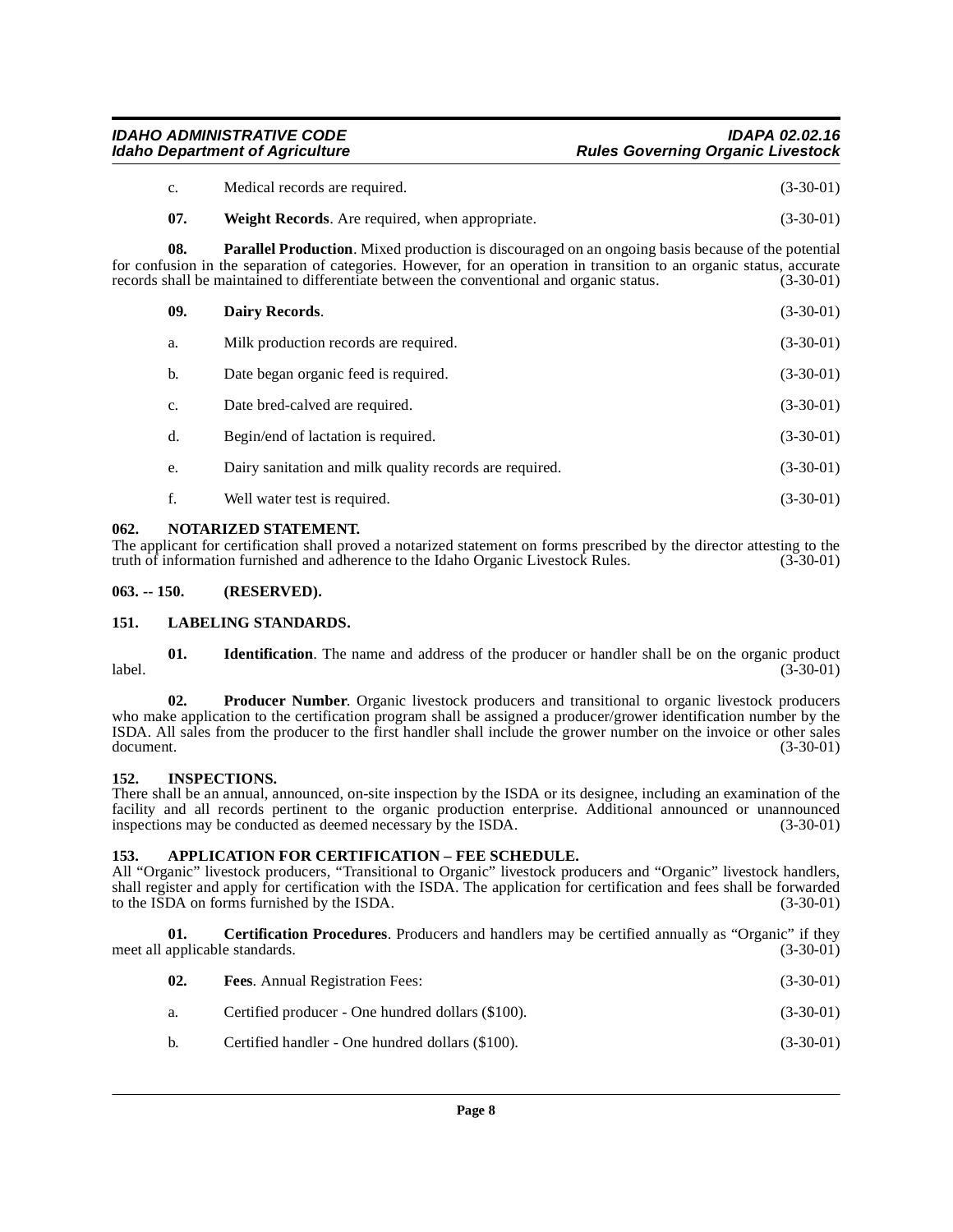### IDAHO ADMINISTRATIVE CODE<br>Idaho Department of Agriculture **Integrative Studies** Rules Governing Organic Livestock **Rules Governing Organic Livestock**

| C. | Certified producer/handler - One hundred dollars (\$100).      | $(3-30-01)$ |
|----|----------------------------------------------------------------|-------------|
|    | Transitional to organic producer - Twenty-five dollars (\$25). | $(3-30-01)$ |

e. Transitional to organic producer/handler - Twenty-five dollars (\$25). (3-30-01)

f. To participate as a Certified "Organic" Producer, "Transitional to Organic" Producer or Certified Handler, the annual registration application shall be filed with the accompanying fee. A person who produces and handles their own organic livestock products shall pay only one (1) registration fee of one hundred dollars (\$100).

(3-30-01)

### <span id="page-8-1"></span>**03. Inspection Fees**. (3-30-01)

a. The hourly rate is twenty-five dollars (\$25). Minimum charge of twenty-five dollars (\$25). Travel time from an inspector's normal duty station to the inspection site and return to normal duty station will be compensable time charged to the applicant. (3-30-01)

<span id="page-8-2"></span>b. A mileage rate as approved by the Board of Examiners will also be assessed. (3-30-01)

**04.** Laboratory Fees. Fees assessed for residue analysis will be borne by the applicant and will include rative charges. (3-30-01) administrative charges.

### <span id="page-8-0"></span>**05. Graduated Gross Sales Fee Schedule**. (3-30-01)

a. In addition to the fees prescribed above, all producers and handlers shall remit with their application an amount based on their annual gross organic sales during the last calendar year, or in the case of a firsttime registrant, a projected gross dollar amount for the upcoming calendar year, with a minimum fee of ten dollars (\$10). The graduated gross organic sales fee structure is as follows:

| $0 - 2,000$       | \$10    |
|-------------------|---------|
| $2,001 - 5,000$   | \$25    |
| $5,001 - 10,000$  | \$50    |
| $10,001 - 15,000$ | \$75    |
| 15,001 - 20,000   | \$100   |
| $20,001 - 25,000$ | \$125   |
| 25,001 - 30,000   | \$150   |
| $30,001 - 35,000$ | \$175   |
| 35,001 - 50,000   | \$250   |
| 50,001 - 75,000   | \$375   |
| 75,001 - 100,000  | \$500   |
| 100,001 - 150,000 | \$690   |
| 150,001 - 200,000 | \$835   |
| 200,001 - 280,000 | \$1,050 |
| 280,001 - 375,000 | \$1,250 |
| 375,001 - 500,000 | \$1,460 |
| 500,001 and up    | \$2,000 |

(3-30-01)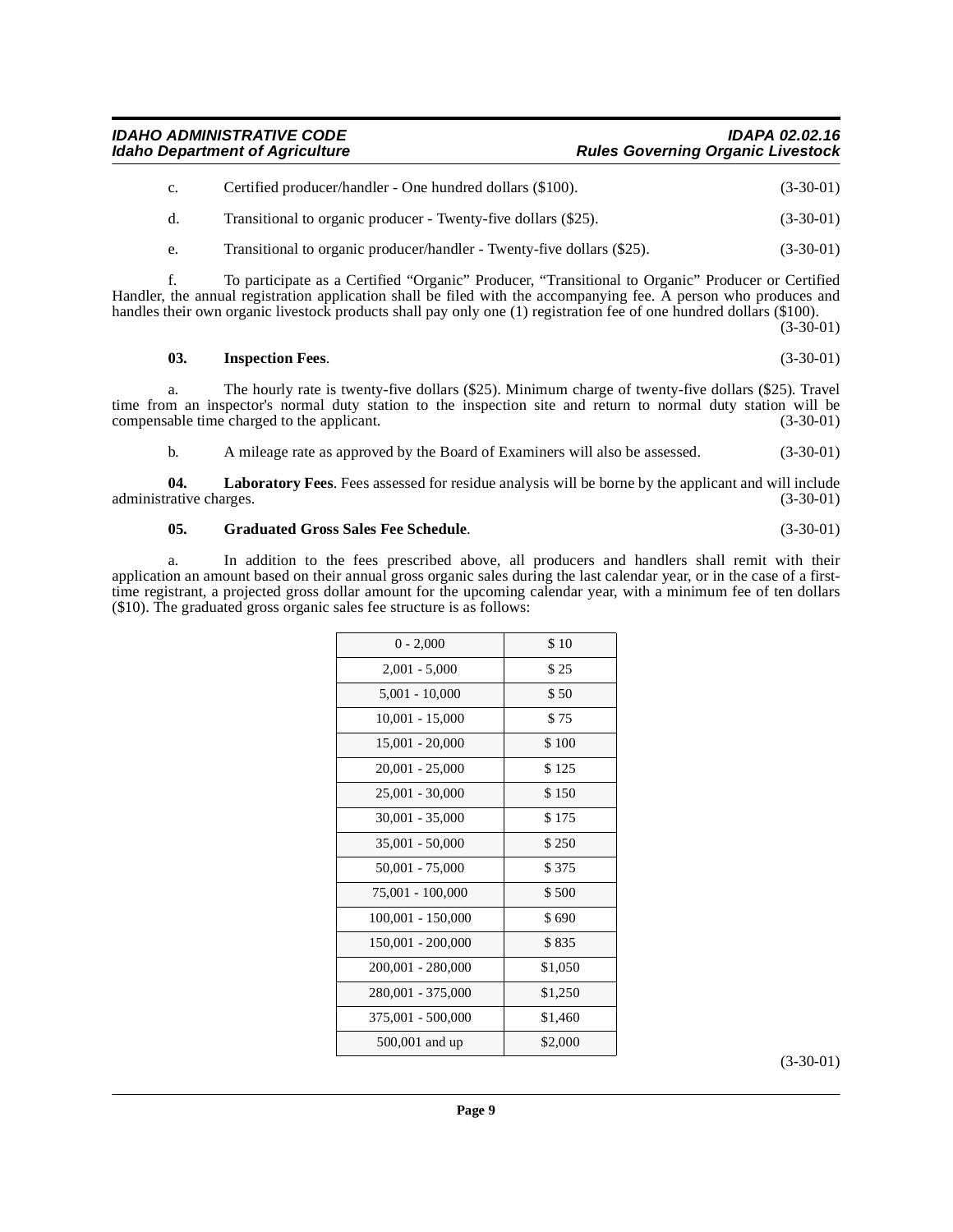<span id="page-9-6"></span>b. Registration and application fees are non-refundable. (3-30-01)

### <span id="page-9-0"></span>**154. -- 600. (RESERVED).**

### <span id="page-9-1"></span>**601. MEAT FROM LIVESTOCK.**

Organic meat products produced from bovine animals, swine, lamb, sheep, goats and domestic cervidae shall meet the following criteria for at least twelve (12) months prior to slaughter or, when slaughtered in less than twelve (12) months from birth, from birth to slaughter. In addition, when animals are slaughtered in less than twelve (12) months from birth, the animal's mother shall meet the following criteria during the last third of gestation and while the slaughter animal is nursing.

<span id="page-9-8"></span>**01. Organically Grown Feed**. Animals shall be raised on one hundred percent (100%) organically grown feed.  $(3-30-01)$ 

<span id="page-9-5"></span>**02. Hormones, Antibiotics Or Parasiticides**. Animals shall not be administered hormones, antibiotics or synthetic parasiticides.

**03. Fresh Air, Daylight And Access**. Animals shall have fresh air, daylight and access to organic pasture or organic range. (3-30-01) (3-30-01)

**04. Prior To Slaughter**. Animals may be kept in a feedlot prior to slaughter as long as the animals have fresh air, davlight, water and are fed one hundred percent (100%) organic feed. (3-30-01) access to fresh air, daylight, water and are fed one hundred percent (100%) organic feed.

### <span id="page-9-9"></span><span id="page-9-2"></span>**602. POULTRY AND POULTRY PRODUCTS.**

Organic poultry products shall be from birds that meet the following criteria: (3-30-01)

**01. Feed**. Birds shall be raised on one hundred percent (100%) organically grown feed from the time the animals are one (1) day old.  $(3-30-01)$ 

### **02. Birds Shall Be Raised In Either**:

a. A moveable pen management system which is moved on a daily basis and provides access to (3-30-01) (3-30-01) organic pasture or organic range; or

b. A living space that provides a minimum of four (4) square feet space per bird, (including both inside and outside areas) and access to the outside areas. Inside areas shall provide a minimum of one-and-one-half (1 ½) square feet per bird and be sufficient to avoid stress such as cannibalism, nervousness and self-destructive behaviors such as feather picking, self-mutilation and limb harrowing. Outside areas shall provide a minimum of oneand-one-half  $(1 \frac{1}{2})$  square feet per bird. Minimum living space requirements are calculated for the size of an adult chicken with a mature body weight of five (5) pounds and requirements for other poultry animals are calculated proportionately according to the size of the species. (3-30-01)

<span id="page-9-10"></span>**03.** Shade And Dusting Wallows. Birds shall be provided shade and dusting wallows and laying birds boxes and perches. (3-30-01) shall also be provided nest boxes and perches.

**04. Hormones, Antibiotics Or Synthetic Parasiticides**. Birds shall not be administered hormones, antibiotics or synthetic parasiticides from one (1) day old to slaughter. (3-30-01)

<span id="page-9-7"></span><span id="page-9-4"></span>**05. Organic Eggs**. Are not required to be fertile. (3-30-01)

### <span id="page-9-3"></span>**603. DAIRY PRODUCTS.**

Organic animal products produced from dairy animals shall meet the following criteria: (3-30-01)

**01. Feed**. Dairy animals shall be raised on one hundred percent (100%) organic feed for ninety (90) days. (3-30-01)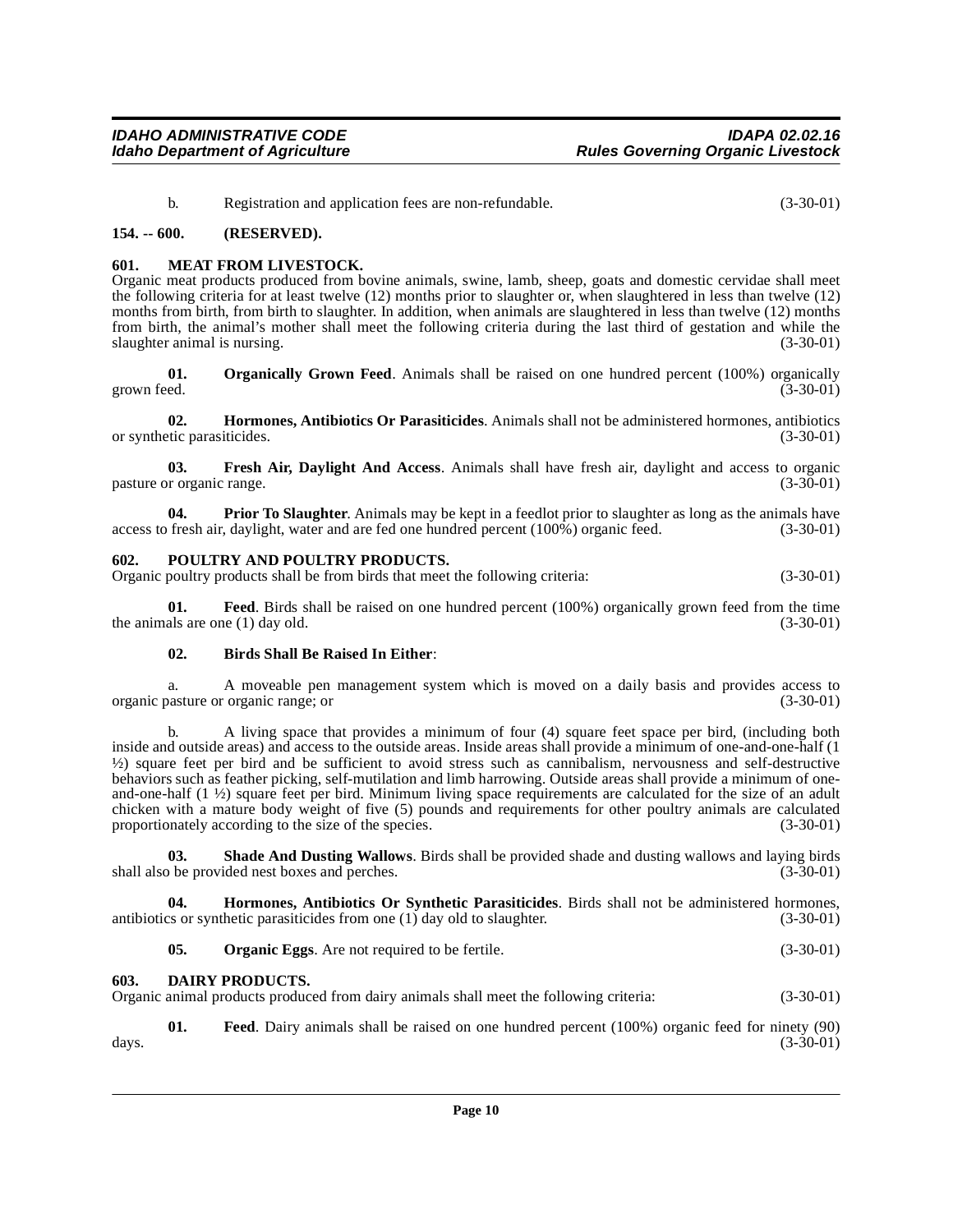<span id="page-10-8"></span>**02. Synthetic Parasiticides And Hormones**. Dairy animals shall not be administered synthetic des nor hormones for one (1) year prior to organic milk production. (3-30-01) parasiticides nor hormones for one  $(1)$  year prior to organic milk production.

**03. Regulatory Requirements**. All regulatory requirements including sanitary and quality standards and standards for somatic cell and bacteria count shall be observed. (3-30-01)

### <span id="page-10-4"></span><span id="page-10-2"></span><span id="page-10-0"></span>**604. HANDLER STANDARDS.**

**01. Organically Processed**. To be organically processed, food, feed, and fiber products shall be prepared by biological, physical, or mechanical methods. These include cooking, baking, heating, drying, mixing, grinding, churning, separating, extracting, fermenting, slaughtering, cutting, eviscerating, preserving, dehydrating, chilling, freezing, dying, sewing, or otherwise manufacturing, including packaging, canning, jarring, or otherwise enclosing in a container.

<span id="page-10-3"></span>**02. Handler Prohibited Material Use**. The handler has not used or added any prohibited material during the production, composition, processing, manufacturing, packaging, transporting or storage of an organic food product. Microorganisms, microbiological products and materials consisting of, or derived or extracted solely from plant, animal or mineral-bearing rock substances may be applied by the handler unless prohibited. Handlers shall not sell any Idaho certified organic product until they have registered with the ISDA and paid the appropriate fee.

(3-30-01)

**03.** Cleanliness. Necessary precautions shall be taken to protect against contamination of food, food-urfaces, or food-packaging materials. (3-30-01) contact surfaces, or food-packaging materials.

<span id="page-10-7"></span>**04. Sanitation Of Food Contact Surfaces**. In organic handling operations, treatment of food contact surfaces, including utensils and food-contact surfaces of equipment, with cleaning compounds and sanitizers shall be done in such a way as to prevent the loss of organic integrity. Extra rinses, flushes, purges and/or analyses may be required prior to the production of organic products. Records shall be maintained to verify protection of organic integrity. (3-30-01) integrity. (3-30-01)

**05. Prevention Of Commingling And Contact With Prohibited Substances**. All certified organic handling operations, and handling operations that are exempt or excluded from certification, shall establish adequate safeguards during the handling, storage and transportation of organically produced products in order to: safeguards during the handling, storage and transportation of organically produced products in order to:

<span id="page-10-6"></span>a. Prevent the commingling of organic and non-organic products; and (3-30-01)

b. Assure that organic products and certified facilities are protected from contact with prohibited substances.  $(3-30-01)$ 

c. If the handling operation handles both organic and non-organic products, separation by space or time or both space and time shall be provided between the handling of non-organic products and the handling of organic products.<br>(3-30-01) organic products.

<span id="page-10-5"></span>**06. Packaging Materials**. Use of any packaging materials, storage containers or bins that contain synthetic fungicides, preservatives or fumigants; or that have previously been in contact with any substance in such a manner as to compromise the organic quality of such product is prohibited. (3-30-01) manner as to compromise the organic quality of such product is prohibited.

<span id="page-10-1"></span>**07. Audit Trails**. Audit trail and inventory control procedures shall be adequate to trace all ingredients and products from the supplies(s) through the entire production system, including packaging and storage, and on through distribution, sales and transport, using lot numbers, date codes, or a similar product tracking system. Certification shall be denied or revoked for intentionally falsifying or refusing to supply adequate records. Certification shall be suspended until the ISDA is provided adequate records. (3-30-01)

a. Handlers shall provide detailed written information on all ingredients, additives and processing aids used in the production of products intended to be sold or labeled as organic or made with organic ingredients.

(3-30-01)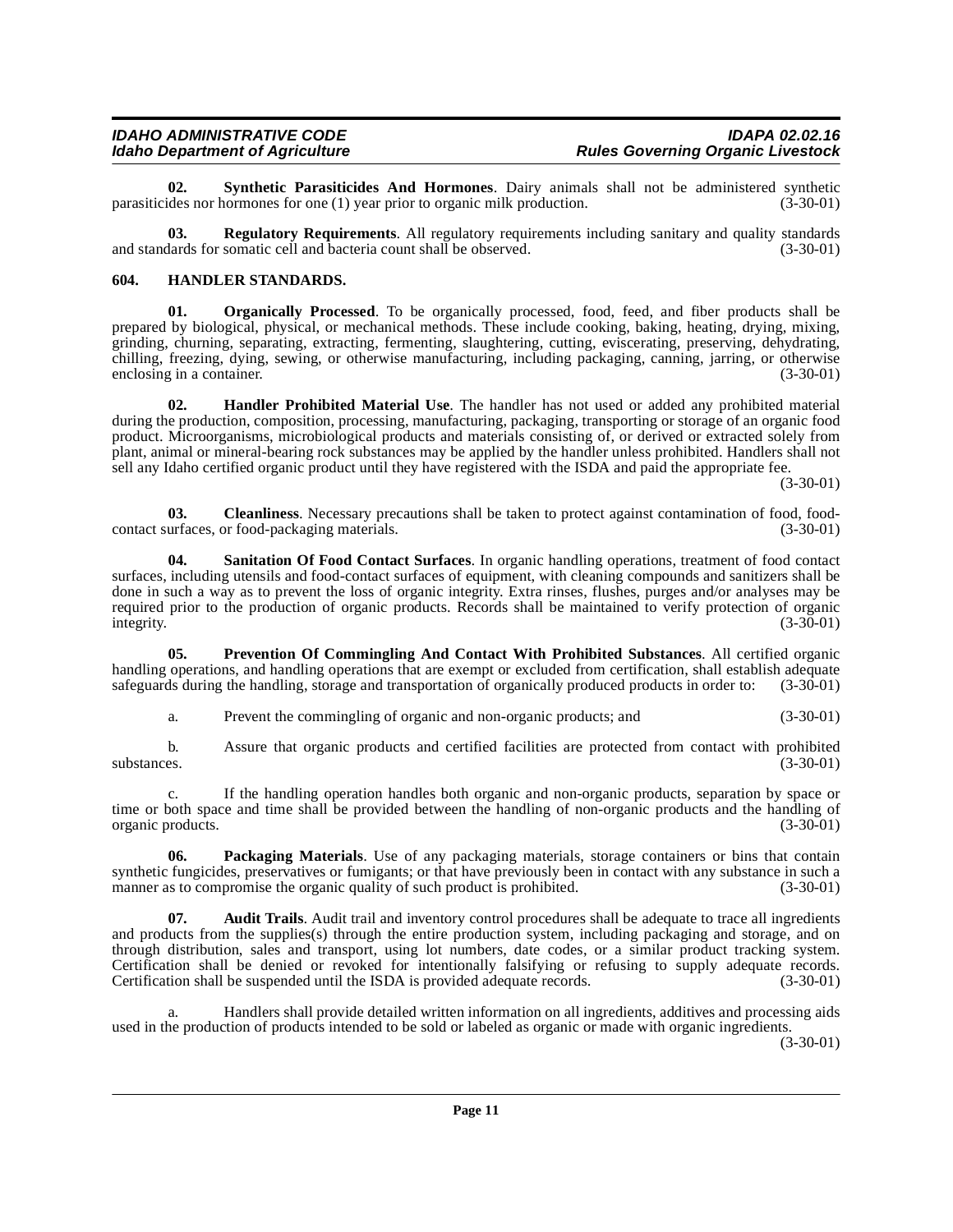b. Records shall be maintained to verify that organic products do not come into contact with nonorganic ingredients and/or prohibited substances including, but not limited to, detergents, sanitizers and pesticides. (3-30-01)

### <span id="page-11-4"></span><span id="page-11-0"></span>**605. PENALTY FOR VIOLATIONS.**

As set forth in Section 22-1104, Idaho Code, any person violating a rule may be assessed a civil penalty by the ISDA or its duly authorized agent of not more than three thousand dollars (\$3,000) for each offense and shall be liable for<br>(3-30-01) (3-30-01) reasonable attorney fees.

### <span id="page-11-1"></span>**606. DIRECTOR'S DISCRETIONARY ACTION.**

Nothing in this rule shall be construed to require the director or his authorized representative to report for prosecution or for the institution of civil action a violation of the provisions of this rule when he believes that the public interest will best be served by a suitable warning. (3-30-01) will best be served by a suitable warning.

### <span id="page-11-2"></span>**607. FINDINGS.**

It is necessary to have the rules in place for the 2000 growing season to assure the state's organic livestock producers will have a certification program in place that will allow them to market organic livestock and livestock products in Idaho and the national and international markets. (3-30-01) Idaho and the national and international markets.

<span id="page-11-3"></span>**608. -- 999. (RESERVED).**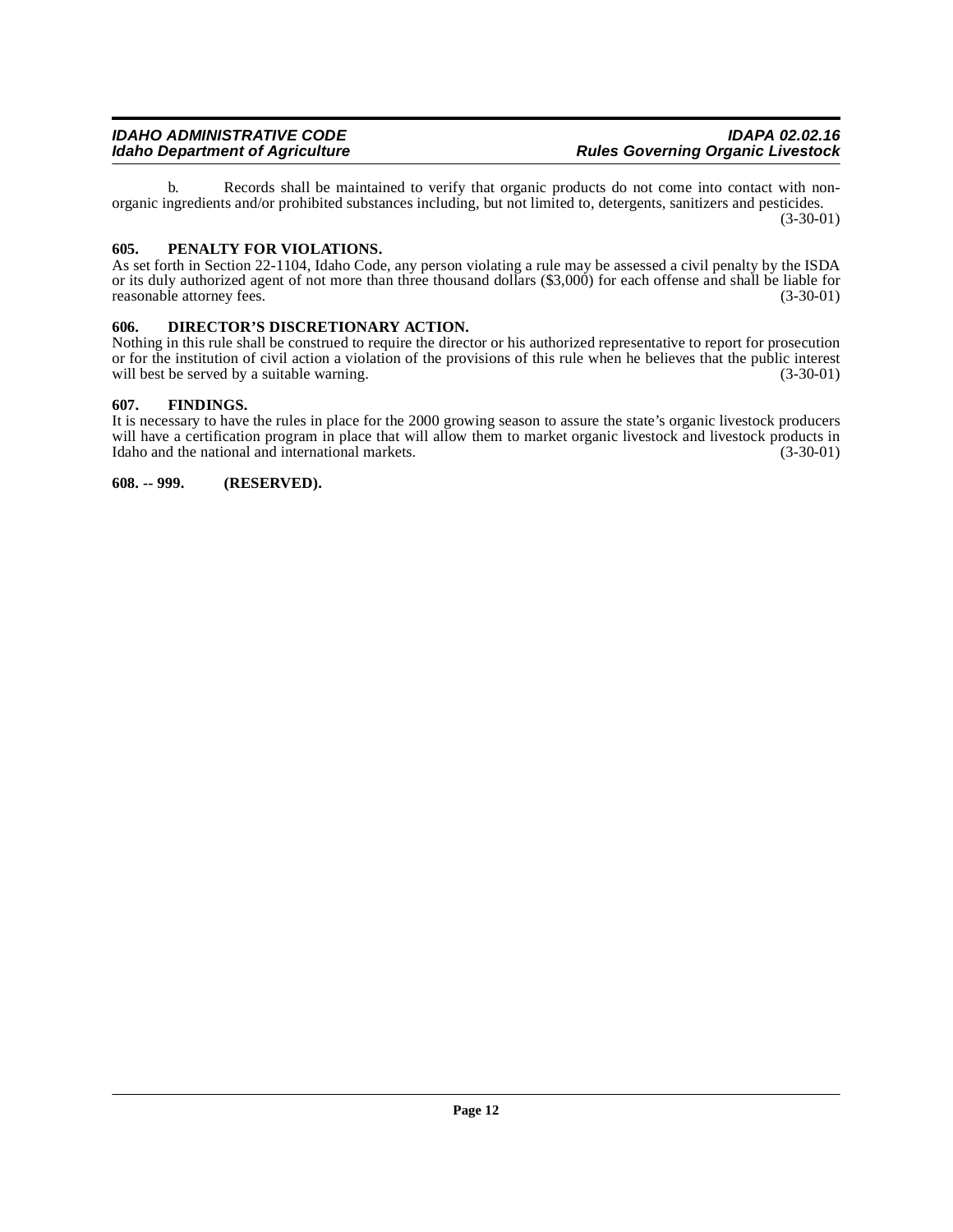# **Subject Index**

### **A**

Additional Exceptions, Organic Feed Exceptions [4](#page-3-3) Adequate Mobility [2](#page-1-6) Adequate Mobility, Organic Livestock Living Conditions [7](#page-6-2) Animal By-products, Organic Livestock [4](#page-3-4) Antibiotics, Organic Livestock [6](#page-5-3) Application For Certification – Fee Schedule, Organic Livestock [8](#page-7-5) Aquaculture [2](#page-1-7) Aquaculture, Organic Feed Requirements [3](#page-2-3) Aquaculture, Organic Livestock [5](#page-4-2) Audit Trails, Organic Handling Operations [11](#page-10-1)

### **B**

Beef Calves, Organic Livestock [6](#page-5-4) Breeder Stock, Organic Feed Requirements [3](#page-2-4) Breeder Stock, Organic Livestock [5](#page-4-3) Breeding Practices, Organic Livestock [6](#page-5-5)

## **C**

Castration, Organic Livestock [6](#page-5-6) Certification Procedures, Organic Livestock [8](#page-7-6) Certification Records, Organic Livestock [7](#page-6-3) Certified Organic Fats, Oils, Minerals, And Micronutrients, Organic Livestock [4](#page-3-5) Clean, Dry Bedding, Organic Livestock Living Conditions [7](#page-6-4) Colostrum, Organic Feed Exceptions [4](#page-3-6)

### **D**

Dairy Calves, Organic Livestock [6](#page-5-7) Dairy Products, Organic Livestock [10](#page-9-4) Dairy Records, Organic Livestock [8](#page-7-7) Dairy Stock, Organic Livestock [5](#page-4-4) Definitions, IDAPA 02.02.16 [2](#page-1-8) De-horning, Organic Livestock [6](#page-5-8)

### **E**

Embryo Transplants, Breeding Practices, Organic Livestock [6](#page-5-9) Emergency Feed, Organic Livestock [4](#page-3-7)

# **F**

Feed [2](#page-1-9) Feed Additives, Definition [2](#page-1-10) Feed Additives, Organic Livestock [4](#page-3-8) Feed Sources, Certification, Organic Livestock [7](#page-6-5) Fees, Organic Livestock Annual Registration Fees [8](#page-7-8) Fertile, Poultry Products [2](#page-1-11) Fiber Stock, Organic Feed Requirements [4](#page-3-9) Fiber Stock, Organic Livestock [6](#page-5-10) Fish And Fish By-products, Organic Livestock [4](#page-3-10) Fish, Organic Feed Requirements [3](#page-2-5) Food Product [2](#page-1-12) Forced Molting, Organic Livestock [6](#page-5-11) Fresh Air And Daylight, Organic Livestock Living Conditions [7](#page-6-6)

# **G**

Genetically Modified Breeds, Breeding Practices, Organic Livestock [6](#page-5-12) Genetically Modified Products, Organic Livestock [4](#page-3-11) Graduated Gross Sales Fee Schedule, Organic Livestock [9](#page-8-0) Growth Promoters, Feed Additives [4](#page-3-12) Growth Promoters, Organic Livestock [6](#page-5-13)

# **H**

Handler<sub>2</sub> Handler Standards, Organic Livestock [11](#page-10-2) Handler Using Prohibited Material, Organic Handling Operations [11](#page-10-3) Health Care Applications, Organic Livestock [7](#page-6-7) Health Care, Organic Livestock [6](#page-5-14) Hoof Trimming, Organic Livestock [6](#page-5-15) Hormones, Antibiotics Or Parasiticides, Organic Livestock [10](#page-9-5) Hormones, Organic Livestock [6](#page-5-16)

# **I**

Identification System, Organic Livestock [7](#page-6-8) Inspection Fees, Organic Livestock [9](#page-8-1) Inspections, Organic Livestock [8](#page-7-9)

### **L**

Labeling Standards, Organic Livestock [8](#page-7-10)

Laboratory Fees, Organic Livestock [9](#page-8-2) Lamb [3](#page-2-6) Lambs/Kids, Organic Livestock [6](#page-5-17) Limited Confinement, Organic Livestock Living Conditions [7](#page-6-9) Livestock [3](#page-2-7) Living Conditions, Organic Livestock [7](#page-6-10)

### **M**

Manure Re-Feeding, Feed Additives [4](#page-3-13) Meat From Livestock, Organic Livestock [10](#page-9-6) Milk Replacer, Organic Feed Exceptions [4](#page-3-14) Minimum Age At Weaning, Organic Livestock [6](#page-5-18) Minimum Standards [3](#page-2-8)

# **N**

Natural Additives, Organic Livestock [4](#page-3-15) Natural Service And Artificial Insemination, Organic Livestock [6](#page-5-19) Nonrepresentation, Emergency Feed, Organic Livestock [5](#page-4-5) Notarized Statement, Organic Livestock [8](#page-7-11)

# **O**

Organic Animal Product [3](#page-2-9) Organic Eggs, Organic Poultry [10](#page-9-7) Organic Feed [3](#page-2-10) Organic Feed Exceptions [4](#page-3-16) Organic Feed Requirements [3](#page-2-11) Organic Livestock Producer [3](#page-2-12) Organic Pasture Or Range [3](#page-2-13) Organically Grown Feed, Organic Livestock [10](#page-9-8) Organically Processed, Organic Handling Operations [11](#page-10-4)

# **P**

Packaging Materials, Organic Handling Operations [11](#page-10-5) Parallel Production, Organic And Non-Organic Livestock [8](#page-7-12) Parasiticides, Organic Livestock [6](#page-5-20) Penalty For Violations, Organic Livestock Operations [12](#page-11-4) Petroleum Oils For Pest Control [6](#page-5-21) Piglet, Organic Livestock [6](#page-5-22) Plastic Pellets, Feed Additives [4](#page-3-17) Poultry And Poultry Products, Organic